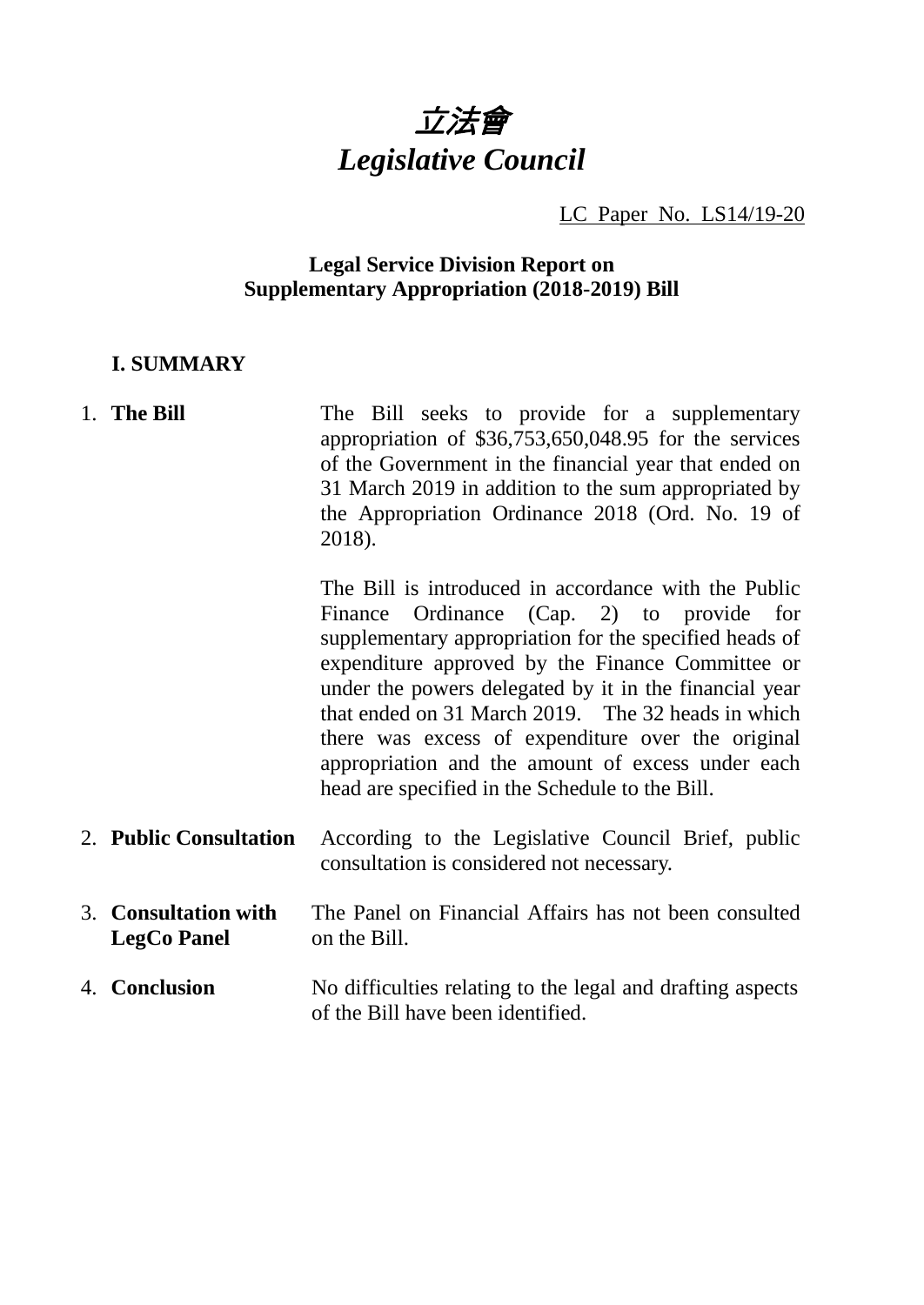## **II. REPORT**

The date of First Reading of the Bill is 30 October 2019. Members may refer to the Legislative Council ("LegCo") Brief (File Ref.: TsyB H 00/710/1/0 (C) Pt. 11) issued by the Financial Services and the Treasury Bureau dated 16 October 2019 for further details.

## **Object of the Bill**

2. The Bill seeks to provide for a supplementary appropriation of \$36,753,650,048.95 for the services of the Government in the financial year that ended on 31 March 2019 in addition to the sum appropriated by the Appropriation Ordinance 2018 (Ord. No. 19 of 2018).

## **Background**

3. Ord. No. 19 of 2018 was enacted in May 2018 to provide for the appropriation of a sum not exceeding \$462,228,990,000 from the general revenue for the services of the Government in the financial year from 1 April 2018 to 31 March 2019 under section 6 of the Public Finance Ordinance (Cap. 2). Upon the enactment of Ord. No. 19 of 2018, the estimates of expenditure for the 2018-2019 financial year are deemed to be approved to the extent that they are provided for in Ord. No. 19 of 2018 and shall have effect from the first day of the financial year.

4. In the course of the 2018-2019 financial year, the Government made changes to the approved estimates of expenditure with the approval of the Finance Committee or under the powers delegated by it in accordance with section 8 of Cap. 2. Under section 9 of Cap. 2, if at the close of account for a financial year it is found that expenditure charged to any head is in excess of the sum appropriated for that head by the Appropriation Ordinance for that financial year, the excess shall be included in a Supplementary Appropriation Bill which shall be introduced into LegCo as soon as practicable after the close of that financial year.

# **Provisions of the Bill**

5. The Bill is introduced in accordance with section 9 of Cap. 2 to seek final legislative authority for the supplementary appropriation under the specified heads of expenditure in the 2018-2019 financial year. The 32 heads in which there was excess of expenditure over the original appropriation and the amount of excess under each head are specified in the Schedule to the Bill. Clause 2 seeks